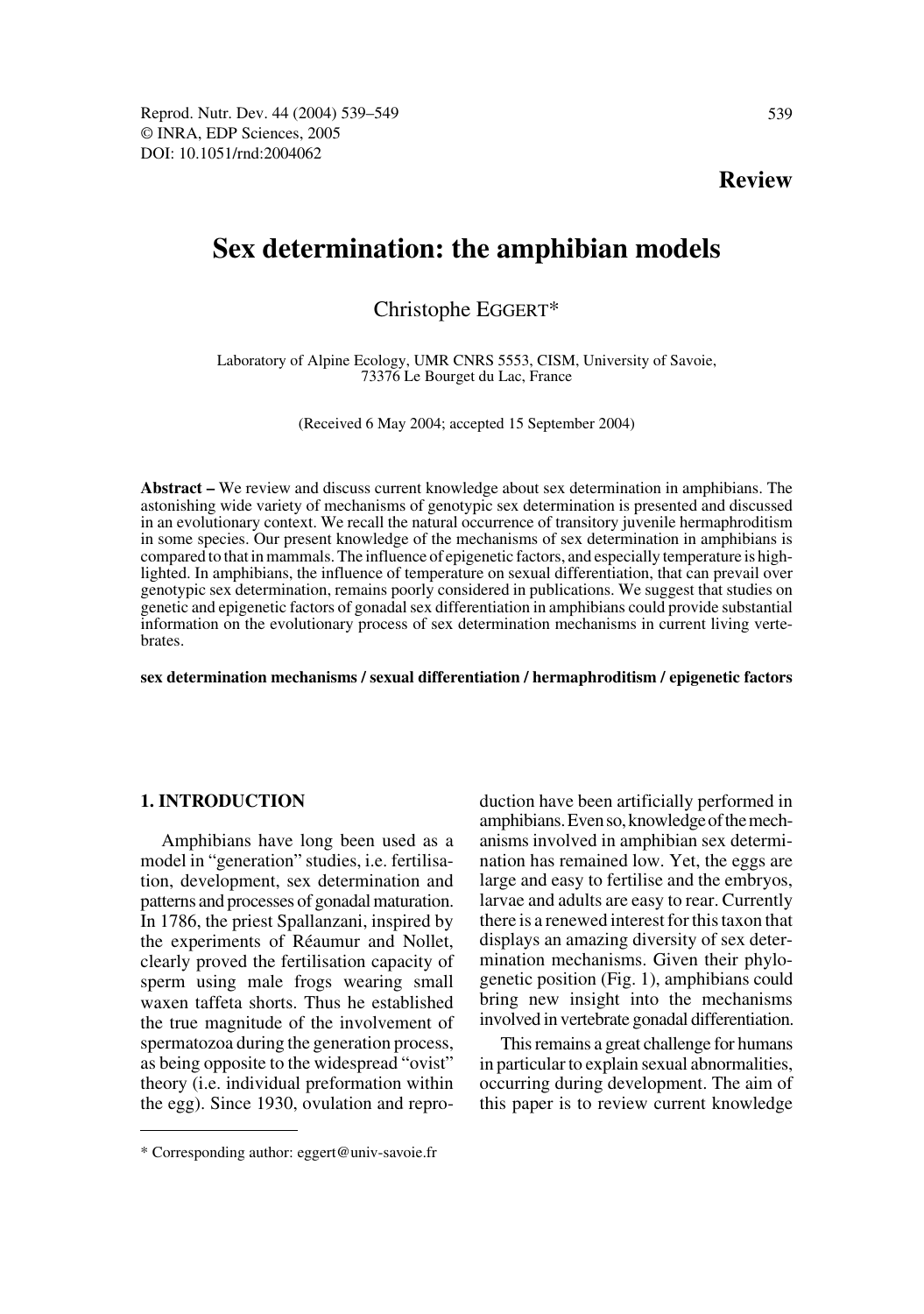

**Figure 1.** Tetrapod phylogeny; clade differentiation estimated dates figure below each node.

regarding the astonishing diversity of sex determination mechanisms and processes in amphibians and to highlight the potentials for further investigations within this taxon.

# **2. GENOTYPIC SEX DETERMINATION (GSD) DIVERSITY**

While all mammals display an XY/XX (male heterogamety, female homogamety) genetic sex determination (GSD) mechanism and all birds a ZZ/ZW GSD mechanism (male homogamety, female heterogamety), some amphibian species are XY/XX and other species ZZ/ZW. Heterogamety in amphibians has been highlighted using various methods: cytogenetic analysis to reveal differences between sex chromosomes (size, banding patterns, centrometric index, heterochromatin characterisation, transcription loops of lampbrush chromosomes, …), sex linked isozyme expression, H-Y antigen expression, and offspring sex-ratio analysis of sex reversed individuals (sex reversal after temperature or steroid hormone treatment). In this manner, male or female heterogamety has proven to be present in about sixty species [1–3]. However, the occurrence of sex chromosome heteromorphism (as chromosome size difference) was observed in only a little more than twenty out of 1 500 species tested [4, 5]. Various degrees of heteromorphism, that have to be considered as derived states, could be observed in different chromosome pairs (i.e., pairs 4, 7, 8 or 11) depending on the species. The origin of this morphological differentiation would be the accumulation of repetitive nuclear sequences in the Y or the W chromosome. These accumulations would lower the occurrence of homologous chromosome crossingover during meiosis and therefore increase differences in paired chromosomes [3].

Even intraspecific variations have been observed. Thus, in the Japanese frog *Rana rugosa*, the northern form shows a ZZ/ZW system where Z and W chromosomes are heteromorphic. The three southern forms all exhibit XX/XY chromosomes, but two of them have homomorphic X and Y with distinct centromeric indexes [6]. Within the same population of marsupial frogs (*Gastrotheca pseustes*) there are two distinct male genotypes, with distinct telomeric regions in the long arms of the Y chromosome [7]. In males of *Rana narina*, two heteromorphic pairs of chromosomes (pairs 1 and 8) seem to exist [8].

Another amazing system was observed in the frog *Leiopelma hochstetteri* from New-Zealand: in the North Island an univalent W chromosome with interindividual polymorphism exists in females (i.e. 2*n* =  $22 + W$  that is 00/W0), whereas in the great Barrier Island this chromosome does not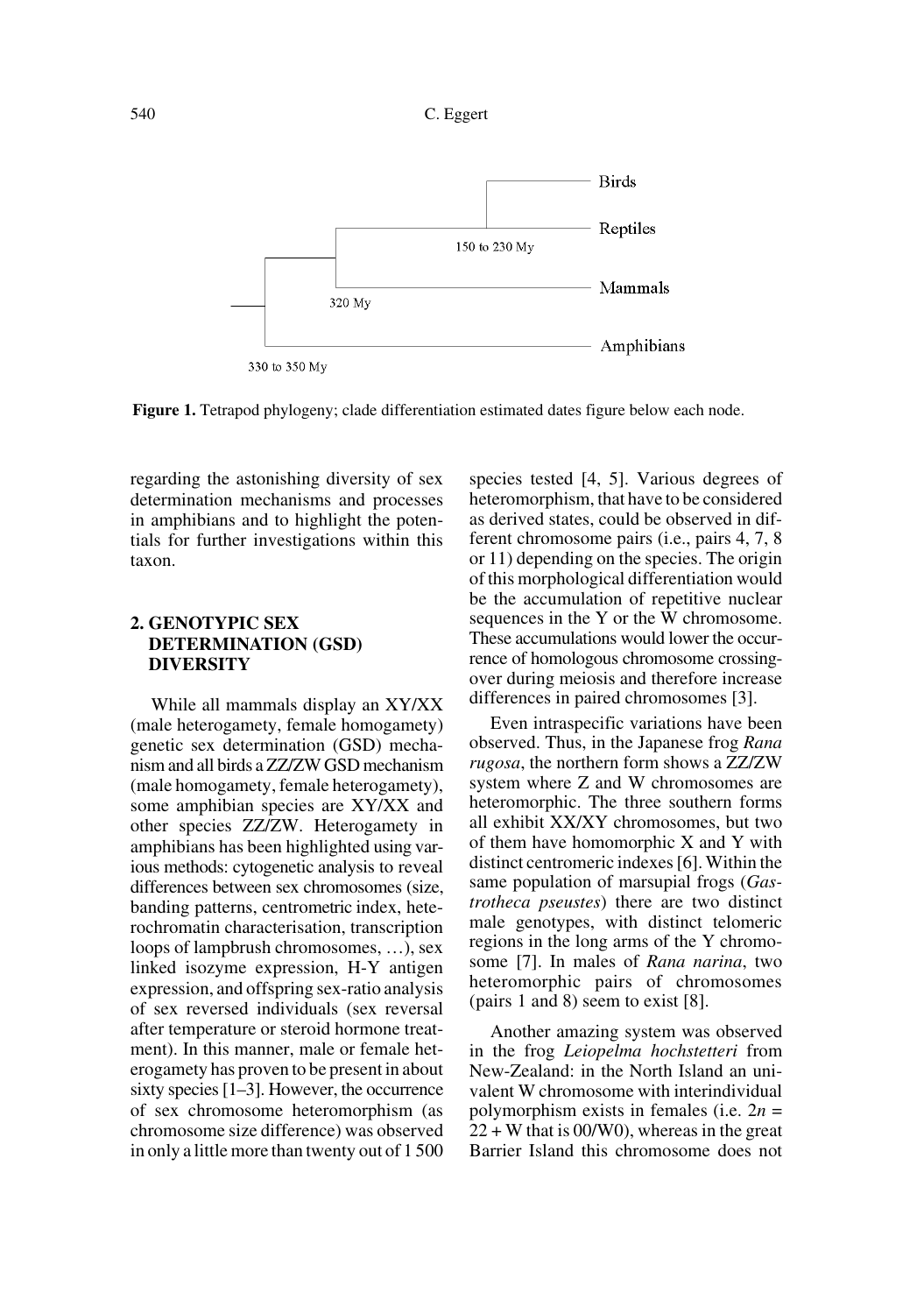exist and no heterochromosomes have been found [9, 10]. The other living species of Leiopelmatidae have Z and W sex chromosomes and a lower chromosome number  $(2n = 18; [11])$ . In *L. hochstetteri*, there are uncommonly high numbers (up to 15) of supernumerary chromosomes, called B chromosomes. These chromosomes are derived from the univalent female W chromosome [12] that did not participate in the recombination process and therefore rapidly accumulated mutations (a process called "Muller ratchet"). These chromosomes do not seem to participate in any part of sex determination.

Another system involving multiple sex chromosomes has been described in *Eleutherodactylus maussi* [13]. The females display  $2n = 36$  chromosomes and nearly all males display  $2n = 35$ . A Robertsonian fusion of the ancestral Y chromosome with an autosome (called  $A<sup>y</sup>$ ) was probably at the origin of this situation. As a consequence, female differentiation takes place when individuals display two X chromosomes and not the A<sup>y</sup> chromosome: this is written XXAA. All males are therefore X0AAy or XAAy, that is they present a univalent X chromosome. Since the  $A<sup>y</sup>$  chromosome is a sex chromosome, the designation  $X_1X_1X_2X_2 \nsubseteq /X_1X_2Y \circ'$  is also sometimes used.

Adult newts of the crested newt group (e.g. *Triturus cristatus* or *T. carnifex*) always present a heteromorphic chromosome 1, regardless of sex. This chromosome holds a lethal recessive allele (larval mortality level equivalent to the expected homozygous proportion) and is considered as an inactive relictual sex chromosome [14].

Some sex-linked genes (that are markers of sexual genotypes) were observed in many amphibian species (see Tab. I and review in [15]), but none seem to be common to all amphibian species. Even at times, as in *Rana japonica*, certain sex-linked genes were observed only in some populations and not in others [16]. As in all other vertebrates studied, the expression of the H-Y antigen was observed in gonads of the

heterogametic sex in several amphibian species (reviewed in [17]).

# **3. ORIGINS OF GENOTYPIC SEX DETERMINATION SYSTEMS**

It seems clear today that genotypic sex determination and sex chromosomes have evolved in various manners within the amphibian phylum, at the family level or even at the species level [1], as is also the case in other vertebrate phyla [18]. Moreover it is commonly accepted that in the entire animal kingdom the systems of chromosomal sex determination have evolved independently within taxa [19, 20].

Certain authors even consider that if sex chromosomes have not been highlighted in many species, it is not because of their nonexistence but because genes related with these chromosomes were located in poorly differentiated regions [1, 4]. According to these authors, an ancestral heterogamety is a prerequisite and they hypothesised that it was a female heterogamety. Nevertheless this assertion remains questionable [21]. Moreover there is no information about sex chromosomes, especially heteromorphism, in Caecilians, one of the three amphibian orders [3]. In fact, there is currently no evidence that following the example of birds [22], the various amphibian sex chromosomes are derived from one or more ancestral autosome pairs.

## **4. GENES INVOLVED IN GONADAL SEX DIFFERENTIATION**

Investigations to characterise genes involved in gonadal sex differentiation of amphibians have been largely based on results obtained in mammals. In this latter group, the Y chromosome is known to carry a gene whose expression initiates testis differentiation [23]. It is located in a region called the *Sex-determining region Y*, and is therefore named the *Sry* gene. If *Sry* is not present (e.g. in the XX combination) or if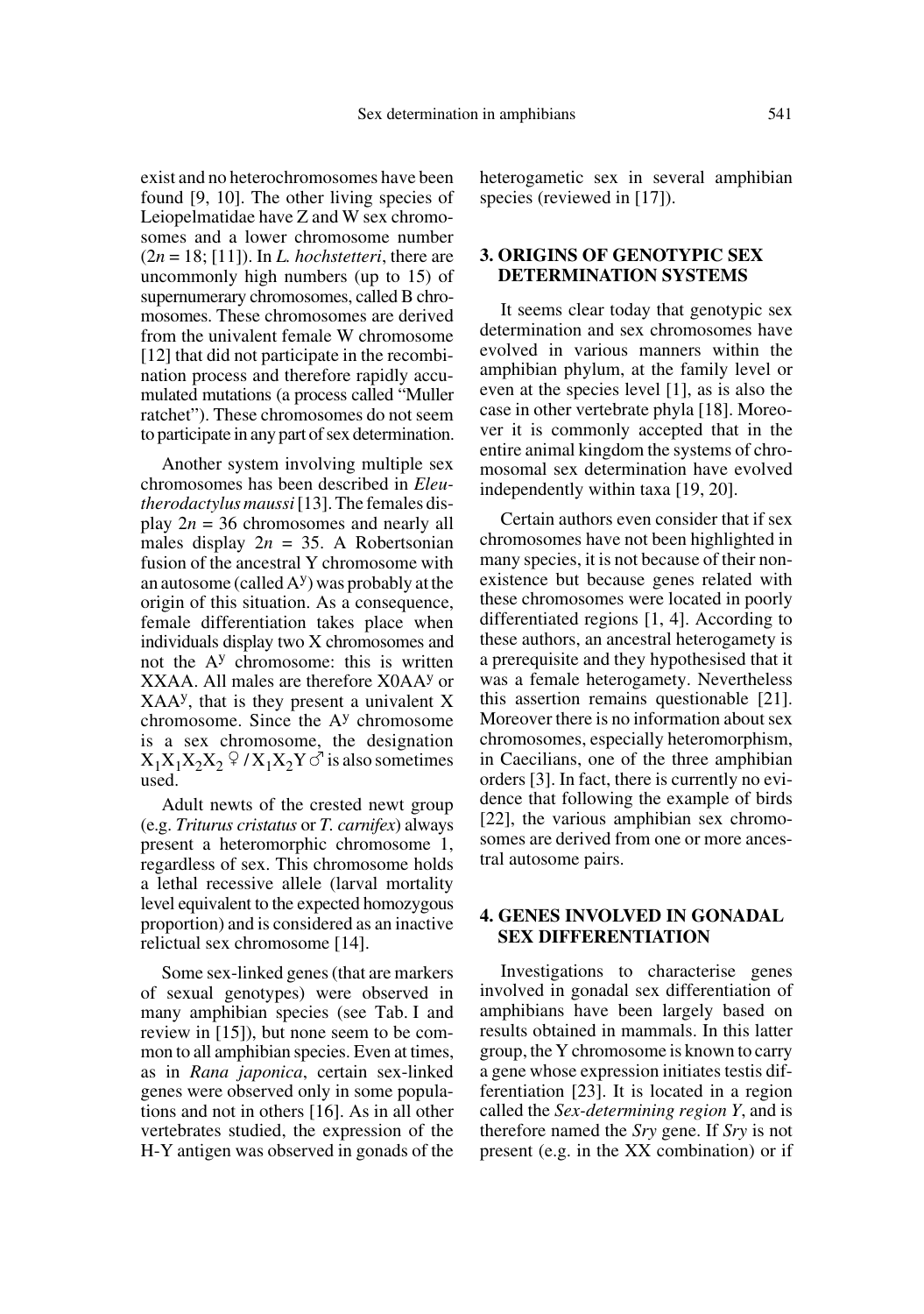|               | Type                        | Name               | Species                                                                  |
|---------------|-----------------------------|--------------------|--------------------------------------------------------------------------|
| Enzyme        | Peptidase                   | $PEP-1$            | Pleurodeles waltlii, Pleurodeles<br>poireti                              |
|               | Aconitate hydratase         | $ACON-1$           | Rana clamitans, Rana sphenocephala                                       |
|               | Aspartate aminotransferase  | $AAT-1$            | Burgeria buergeri                                                        |
|               | Malic enzyme                | mME                | Xenopus laevis                                                           |
|               | ,,                          | $ME-1$             | Rana pipiens, Rana brevipoda                                             |
|               | Lactate deshydrogenase      | LDH-B              | Rana catesbeiana, Rana esculenta,<br>Rana brevipoda                      |
|               | Peptidase                   | PEP-B              | Rana esculenta, Rana brevipoda                                           |
|               |                             | PEP-C              | Rana pipiens                                                             |
|               | Superoxyde dismutase        | $SOD-1$            | Rana pipiens, Rana blairi                                                |
|               | Fructose biphosphatase      | F <sub>16</sub> DP | Rana berlandieri                                                         |
|               | Alcohol deshydrogenase      | $ADH-2$            | Rana berlandieri                                                         |
|               | Phosphoglucomutase          | $PGM-1$            | Rana berlandieri                                                         |
|               | β-Glucosidase               | -GLU               | Rana berlandieri                                                         |
|               | Mannose phosphate isomerase | <b>MPI</b>         | Rana esculenta, Rana brevipoda, Rana<br>nigromaculata, Rana japonica (x) |
|               | Hexokinase                  | HK                 | Rana nigromaculata                                                       |
|               | ,,                          | $HK-1$             | Rana esculenta                                                           |
|               | Sorbitol deshydrogenase     | <b>SORDH</b>       | Rana nigromaculata                                                       |
|               | Enolase                     | <b>ENO</b>         | Rana nigromaculata                                                       |
|               | ADP/ATP                     | ADP/ATP            |                                                                          |
|               | translocase                 | translocase        | Rana rugosa                                                              |
| Blood protein | Albumin                     | Alb                | Rana berlandieri, Rana japonica (x)                                      |
| Other         | Nucleolar organizer         | <b>NOR</b>         | Burgeria buergeri<br>(1-nu female, 2-nu male)                            |

**Table I.** Amphibian sex-linked genes.

(x): For those genes and species, sex-linkage was observed in some populations only. Urodeles are represented only by *Pleurodeles*. All the references are in [15].

it is not expressed, then the female developmental pathway would be initiated in eutherian mammals [17, 24]. In humans, the SRY gene is dominant and regulates transcription of a number of downstream genes that will lead to testicular development [25]. Other genes such as *Sf1* (Steroidogenic Factor 1), *WT1* (Wilms'tumour 1) in both sexes or *Sox9*, *Mis*, *Dmrt1, Dax1* in one of the sexes are involved in early mammalian gonadal differentiation [26]. Thus, *Sf1* and *WT1* are required for gonadal formation. In testicular differentiation they have a synergistic action on the transcription of *Sox9* (an autosomal gene closely related to *Sry*) and *Mis* (or *Amh*, anti-Müllerian hormone) that are both expressed in Sertolli cells of seminiferous cords [26, 27]. In ovarian differentiation, *Dax 1*, by interacting with *SF1*, prevents the synergistic action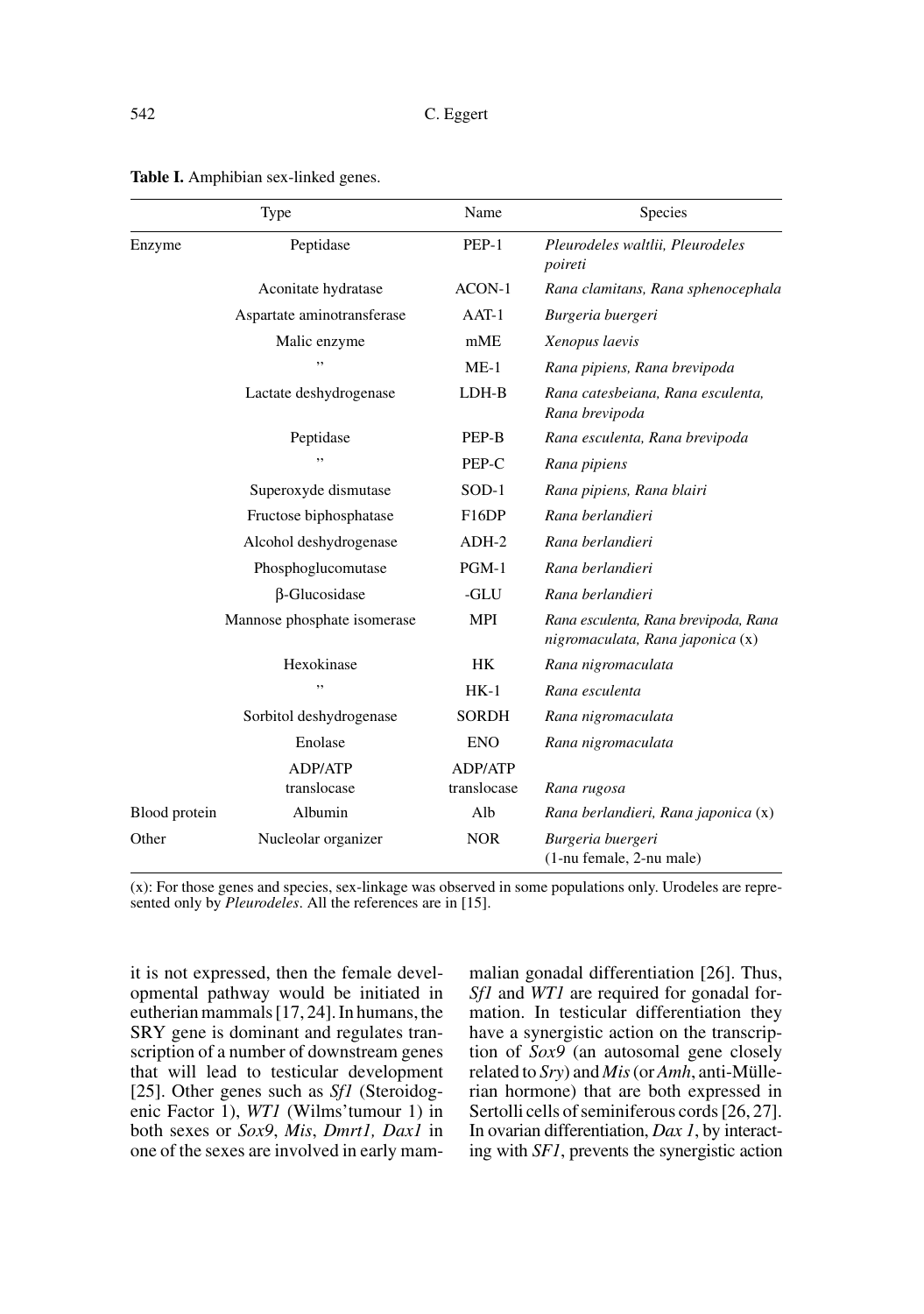of *SF1* and *WT1* and thus acts as a repressor of *Sox9* and *Mis* transcription [28, 29].

*Sox* sequences have been identified in some amphibian species, but their roles in sexual development are still poorly understood, but at least seem to be somewhat distinct from the role in mammals [3, 30]. As an example, the *xSox12* gene in *Xenopus laevis* is found in both sexes, but is expressed mainly in the ovaries [31]. Similarly, in this species a gene sequence homologous to *Sox3*, that is believed to be the ancestral gene of SRY [32], has been found to be expressed exclusively in the ovaries [33]. However *xSox18* is expressed moderately in the testis and is undetectable in the ovary [34]. Differential expression of the *Dax1* gene has been observed in amphibians [35] but on the contrary to mammals, it increases in the testis whereas it declines in the ovaries. Expression of *Dmrt1* has been observed in the frog testis, suggesting that, as in all other vertebrates, it also participates in testicular differentiation in amphibians [36]. Expression of the SF1 protein was shown to be higher in the ovaries than in the testis at the time of sexual differentiation [37].

# **5. SENSITIVITY OF SEX DETERMINATION TO EPIGENETIC FACTORS**

Epigenetic factors can override genotypic sex determination: this is then referred to as sex reversal. If sex reversal has been observed in the laboratory in several species, its occurrence in wild populations is hard to evaluate. An XY female and three YY (albino) males of *Hyla* (*arborea*) *japonica* were discovered in the wild [38]. These males, cross-bred with standard females (XX) generated exclusively male offspring. In this case, the causes of inversion remain unknown. The occurrence of an isolated sex reversal event was suspected because of the abnormal age structure in a wild population of *Pelobates fuscus* [21, 39]. Some protogyneous individuals under the supposed influence of a low male density in *Hyperolius*

*viridiflavus* [40] or some proterandreous individuals under the supposed influence of "food castration" in *Triturus alpestris* [41] were observed in captivity. The discovery of the influence of the ionic composition of a breeding habitat on the sex ratio of *Discoglossus* by Stolkowski [42] launched several researches about sex control at birth in humans. King [43] already observed that steeping toad eggs for a few minutes prior to fertilisation in a 2% salt or cane sugar solution, could bias the sex ratio at metamorphosis in favour of females. But as in many reptiles [44] and certain fishes [45, 46], it is the temperature that seems to have the most outstanding effects on sex determination. For example, Witschi [47] observed sex reversal of all females in *Rana sylvatica* by rearing larvae at high temperature (32 °C  $\pm$  2 °C). Such masculinisation (more or less perfect) induced by heating at temperatures generally higher than 25 °C has been observed in several species of very different groups (Tab. II). Generally, at ambient temperature (16 to 24 °C), the sex ratio is well balanced whereas extreme temperatures disturb differentiation of one of the sexes [48]. However, according to Piquet [49], a temperature of only 20 °C masculinises some females in *Rana temporaria*. Conversely, a feminising action of high temperature has been observed in *Pleurodeles poireti* (reviewed in [48]).

The effect of low temperature is hard to bring to the fore, mortality being generally high and development very slow. The experiments carried out by Witschi [50] and Piquet [49] on *Rana temporaria* tend to show a transient feminisation, but as noticed by Piquet [49] and Dournon et al. [48], the individuals observed belong to an undifferentiated race (producing 100% females at metamorphosis). Low temperature would only have a braking action upon gonadal development and breeding would have produced in the long run 50% of both sexes, but this hypothesis remains to be confirmed.

However, sex reversal caused by temperature is not observed in all amphibian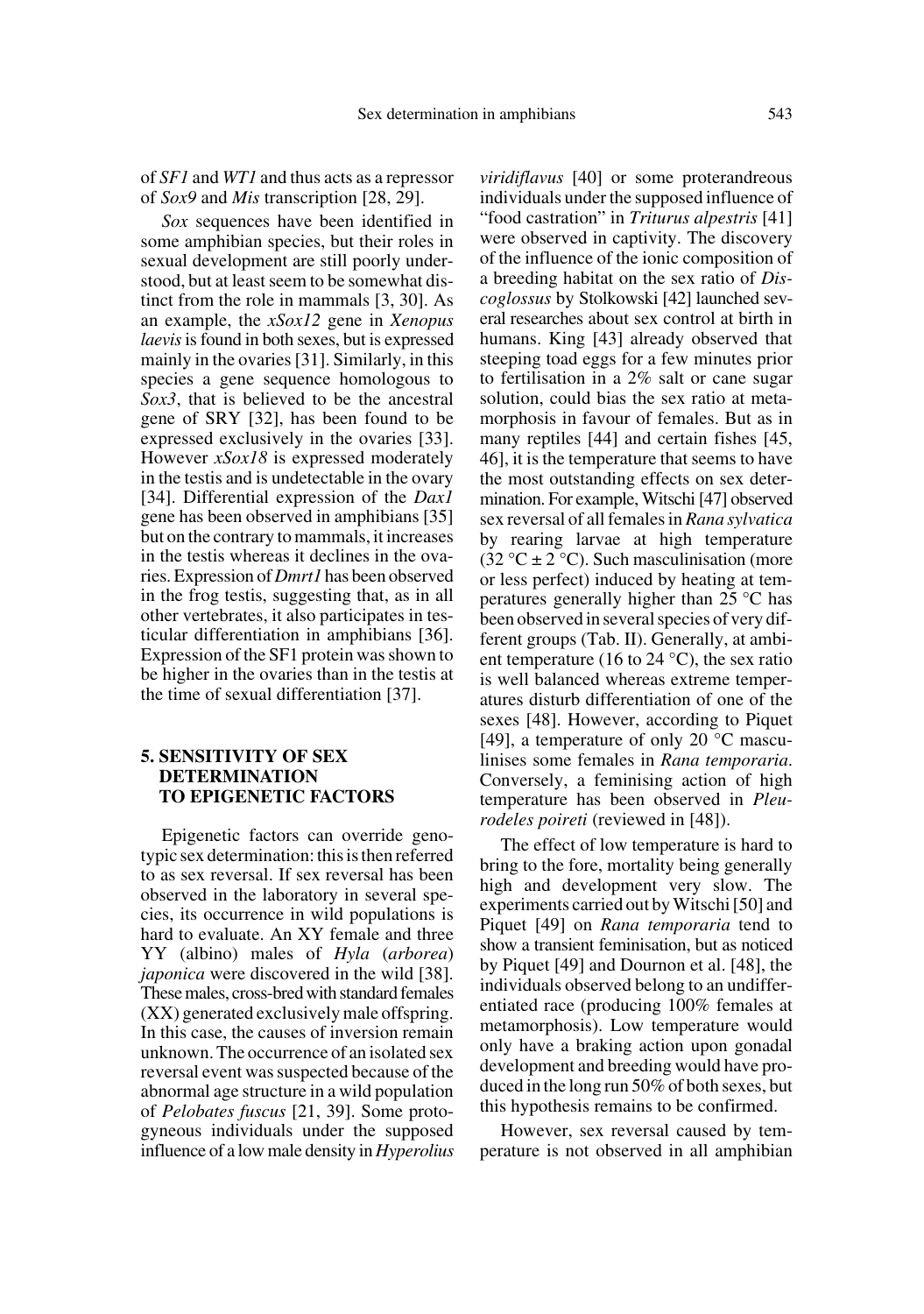| Species                  | Type             | Reference |
|--------------------------|------------------|-----------|
| Anura                    |                  |           |
| Rana temporaria          | I (II transient) | [49, 50]  |
| Rana sylvatica           | I                | [47]      |
| Rana japonica            | I                | [62] (1)  |
| Rana catesbeiana         | I                | [63]      |
| Rana "esculenta"         | (IV?)            | [64]      |
| <b>Bufo</b> bufo         | $I (+ II?)$      | [49]      |
| Xenopus laevis polyploïd | $IV + III$       | [51]      |
| Urodela                  |                  |           |
| Hynobius retardatus      | I                | [65]      |
| Pleurodeles waltl        | I                | [66]      |
| Pleurodeles poireti      | Ш                | [67]      |
| Triturus carnifex        | $I + II$         | [68]      |
| Triturus cristatus       | $I + II$         | [69]      |

Table II. Effect of temperature on sexual differentiation in amphibians.

Type I: masculinising effect of high temperature; type II: feminising effect of low temperature; type III: feminising effect of high temperature; type IV: masculinising effect of low temperature. According to [21]. (1) Thiourea treated tadpoles.

species [4]. In *Xenopus laevis*, temperature has no effect on the primary sex ratio [30], but an effect has been observed on hybrid polyploid forms bred in the laboratory [51]. In this case, low temperatures (16  $\degree$ C) yield more males, and high temperatures  $(26 \degree C)$ more females.

The effect of temperature is limited in time to a sensitive period, for example between the fourth (stage 43, [52]) and the twelfth weeks (stage 54, [52]) of larval development of *Pleurodeles waltl*, hence mainly before the first signs of histological differentiation of the gonads. The effect of fluctuating temperatures (following a circadian cycle for example) is not documented. Similarly, the innermost mechanisms of the action of temperature are not known. The expression of one or several genes could be thermo-sensitive. In reptiles with temperaturedependent sex determination, aromatase seems to play a key role [44]. In amphibians, it has been suggested that the W chromosome could encode a factor leading to the activation of aromatase synthesis, whereas the Y chromosome could encode a factor leading to repression of aromatase synthesis [53]. Extreme temperatures could act in a still unknown manner (direct? indirect?) on one or the other molecules involved in this system. Many factors are suspected, especially factors such as SF1 that have a regulating action on aromatase, the enzyme that converts androgens to oestrogens [54]. Also the possibility for aromatase to be subjected to post-transcriptional regulation has been strongly suggested [53].

# **6. PARTICULARITIES OF REPRODUCTION AND SEXUAL DIFFERENTIATION**

Even though "classical" sexual reproduction represents the majority among amphibians, parthenogenesis also exists. Thus natural populations of triploid females of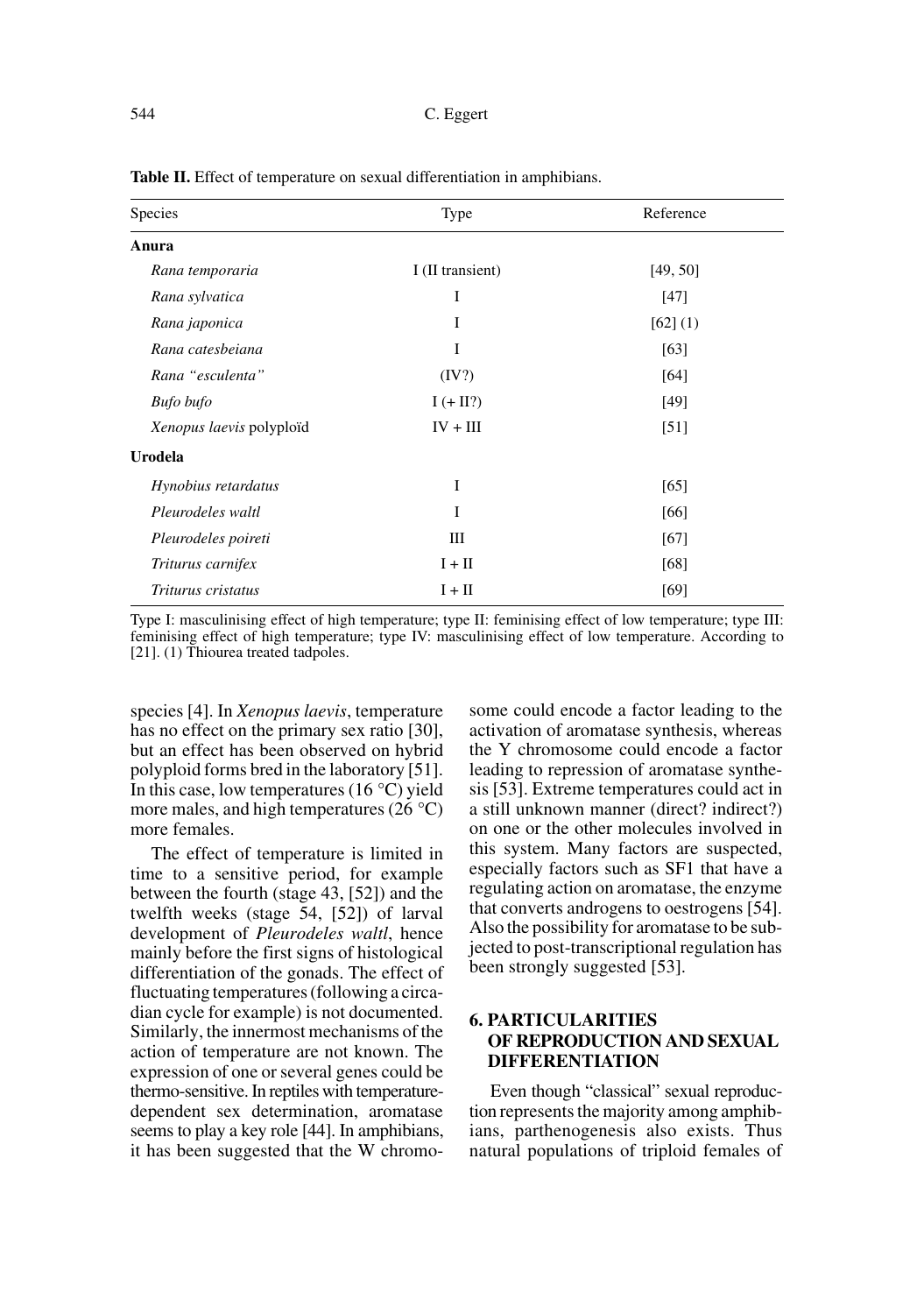*Ambystoma platineum* and *A. tremblayi* maintain themselves thanks to sympatric diploid males of the complex *Ambystoma jeffersonium*/*laterale*. Their sperm are necessary to stimulate the development of parthenogenetic eggs. Parthenogenesis has not been discovered in anurans, although it can be artificially induced (by pricking the egg for example). In the very particular case of green frogs belonging to the *Rana esculenta* complex, some populations show females with an XY genotype [55]. Since these females are hybrids, it has been suggested that the gene(s) involved would not be expressed in the same way as in nonhybrids. In the *Rana esculenta* complex, the reproduction system is indeed rather peculiar: it is a hemiclonal hybridogenesis. *Rana esculenta* is a hybrid between *R. lessonae* and *R. ridibunda*, but in the hybrid, when gametogenesis occurs, the genome coming from *R. lessonae* is rejected, while the one from *R. ridibunda* is duplicated: only gametes containing *R. ridibunda* genes are thus produced. The *R. esculenta* × *R. esculenta* offspring is often non-viable due to the accumulation of deleterious mutations. Often *R. ridibunda* is not present within such populations, the hybrid form maintaining itself by breeding with *R. lessonae* [56]. Recently, and for the first time in the animal kingdom, a toad species with triploid males and females that breed normally was discovered [57]. In this toad from Pakistan, duplication of only one of the three chromosomes of the triplet occurs before meiotic division during ovogenesis, the cells thus going through a transient tetraploid state before producing diploid gametes. During spermatogenesis, first a chromosome reducing towards 2*n* occurs before the classical meiotic division. Each fertilised egg is therefore made up of one set of paternal chromosomes and two sets of maternal chromosomes. The mechanism of sex determination is not yet known.

In amphibians, gonads start to develop before metamorphosis, and in numerous species they are sexually differentiated at metamorphosis. However, rather old observations showed that some peculiarities of the setting-up of gonads after metamorphosis could exist. During the XIXth century, several researchers (reviewed in [49]) had noticed that in spite of a balanced sex ratio among adults, more phenotypic females than phenotypic males were produced at metamorphosis in the common frog (*Rana temporaria*). Witschi [47] showed that the excess of females observed was due to transient juvenile hermaphroditism of the protogyne type. He distinguished three cases (Fig. 2): (1) all tadpoles have female gonads at metamorphosis, then half of them become transiently hermaphrodites and finally evolve to become males in populations that he assigned to a "sexually undifferentiated breed" type; (2) a balanced sex ratio as soon as metamorphosis occurs in the "sexually differentiated breeds", which thus have an early sex differentiation of the gonads, before metamorphosis; (3) there is a variable proportion of females and of intersexuals (with ovotestes) at metamorphosis. After metamorphosis, intersexuals and some females can turn into males ("semi-differentiated sexual breeds"). Actually, in this case, differentiation occurs during metamorphosis. In the "differentiated breeds", hermaphroditism sometime occurs, mainly before metamorphosis (Fig. 2) and could be observed especially by rearing larvae at low temperature [49].

The individuals of differentiated and undifferentiated breeds can interbreed. Both forms can sometimes exist in a given population [58]. In addition, Witschi [59] observed that in controlled breeding, the parental type is transmitted. In the undifferentiated breeds of the common frog (*Rana temporaria*), the first hermaphrodites occur about two months after metamorphosis, after which several months are required to have only differentiated individuals. However, it seems that the role of habitat related factors should not be completely discarded, since in the course of translocation experiments of individuals from mountainous to plain areas, their descendants turned out to be of the semi-differentiated type [60].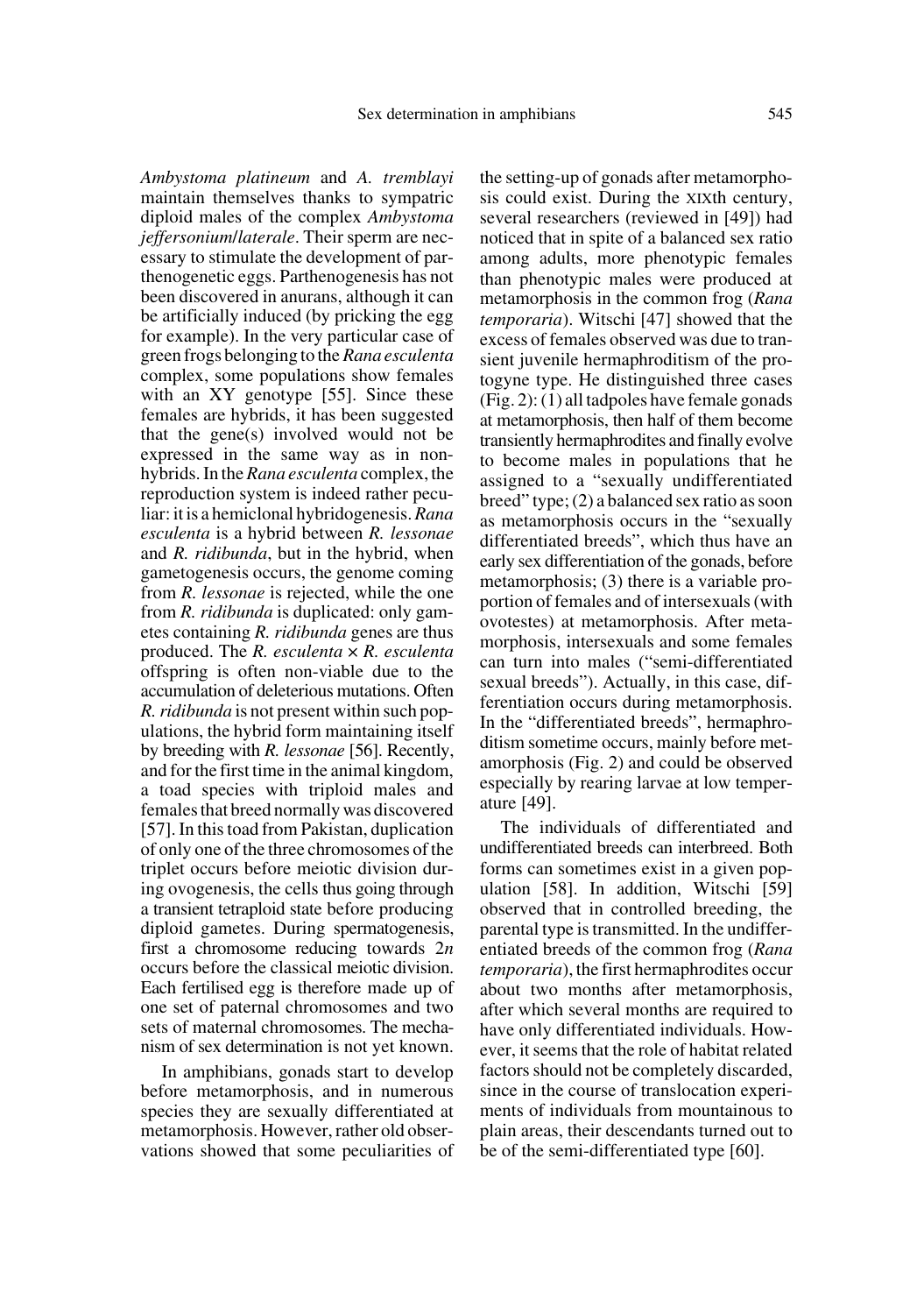546 C. Eggert



**Figure 2.** Diagram illustrating the development of gonads in some amphibians: individuals could go through a "female gonads" phase, then half of them become males after an intersexual phase. According to the metamorphosis period, individuals are placed in undifferentiated, semidifferentiated or differentiated sexual breeds. Note that the scale of the developmental axis varies among species, breed types or rearing temperature (see text).

It is surprising to notice that these peculiarities are no longer the subject of research, and even seem to be ignored in numerous publications. It is of course important to take them into account when studying the effects of environment on sexual differentiation, i.e. the effects of temperature just as well as those of molecules likely to disturb the endocrine system.

#### **7. CONCLUSION**

There is an astonishing diversity of mechanisms of genotypic sex determination in amphibians. In the laboratory, gonadal sex differentiation can be perturbed and even reversed by epigenetic factors, such as temperature. However in natural conditions the occurrence of thermal sex reversal is probably low. In currently living reptiles, many species (all crocodilians, many turtles and some lizards) show a Temperature-dependent Sex Determination (TSD), whereas other species show a Genotypic Sex Determination (GSD) – e.g. all snakes display a heterogametic ZW system. Both systems (GSD and TSD) can be found together. Also fish present a diversity of sex determination mechanisms comparable to those of reptiles or amphibians. On the contrary, mammals, whose origin takes place in the long phylum between amphibian ancestors and current living reptiles and birds (see Fig. 1), show great homogeneity. Several authors have hypothesised that GSD is derived from TSD [4]. Crews [61] even suggests that the influence of temperature could still exist, but is hidden, in endotherms. It seems quite clear, in particular regarding amphibian situations, that GSD systems have evolved quite distinctly many times. Hayes [4] even considers that the influence of temperature is just an artefact in amphibians, in relation to unusually high temperatures. The observation of sex chromosomes in species showing temperature sensitivity has strengthened the support of Hayes for this idea. Nevertheless the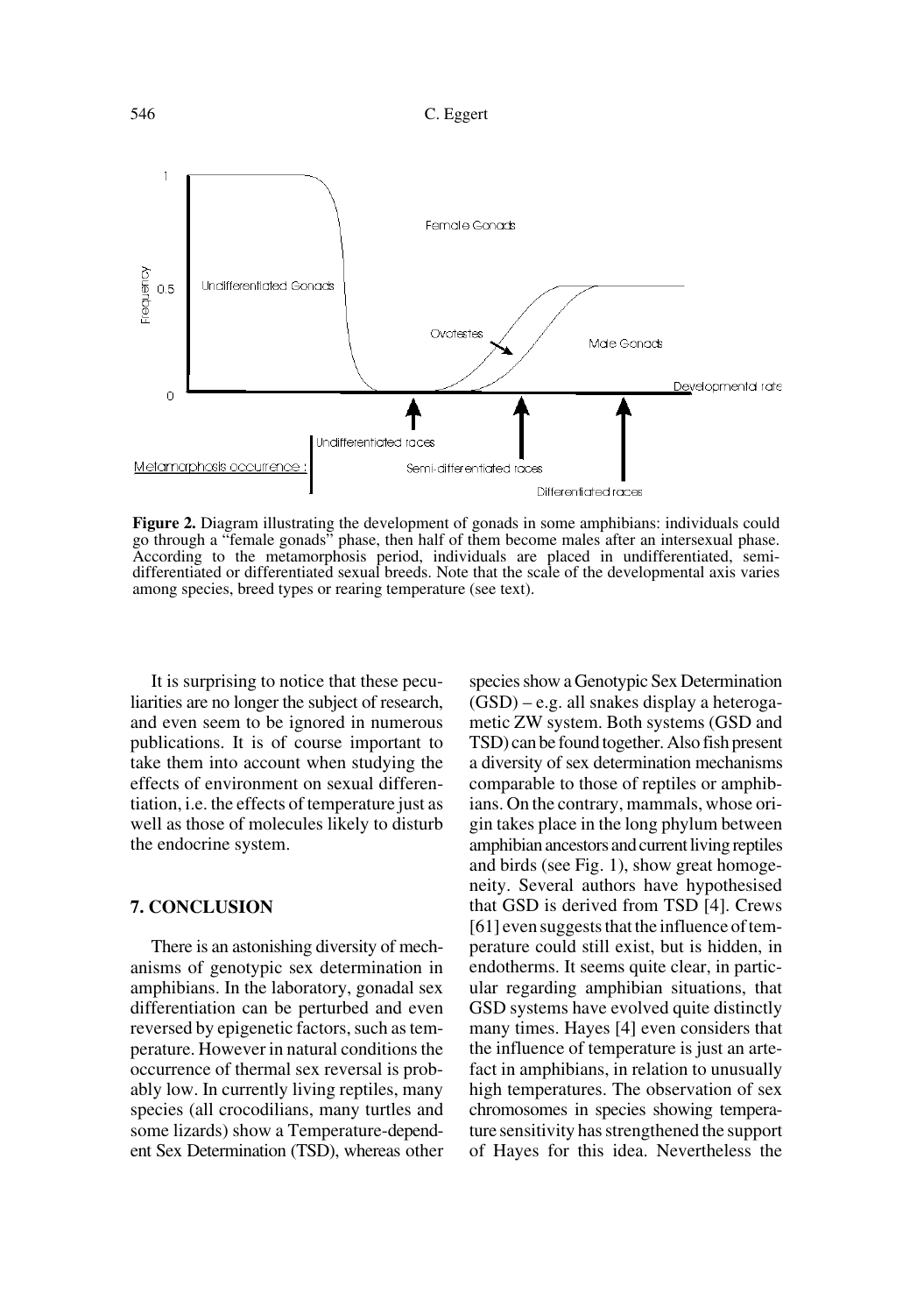inquiry on the effect of temperature must be actively pursued in species without distinguishable sex chromosomes. Knowledge in this field remains quite elementary: among other questions, we still need to investigate to what extent temperature sensitivity in amphibians and TSD in reptiles share common processes. It also remains to be understood how distinct taxa, and among them mammals, have managed to free themselves from the effect of temperature.

### **ACKNOWLEDGEMENTS**

We would like to thank J.P. Vacher for help with the English, C. Pieau for critical reading of the manuscript and the Crustacean Genetic and Populations Biology laboratory team (University of Poitiers) for according support to C. Eggert during the writing of this article.

## **REFERENCES**

- [1] Hillis DM, Green DM. Evolutionary changes of heterogametic sex and sex-determination systems in the phylogenetic history of amphibians. J Evol Biol 1990, 3: 49–64.
- [2] Schmid M. Evolution of sex chromosomes and heterogametic systems in Amphibia gonad. Development 2000, 121: 65–73.
- [3] Schmid M, Steinlein C. Sex chromosomes, sex-linked genes and sex determination in the vertebrate class Amphibia. In: Scherer G, Schmid M (Eds), Genes and mechanisms in vertebrate sex determination, Birkäuser Verlag, Basel, Switzerland 2001, p 143–176.
- [4] Hayes T. Sex determination and primary sex differentiation in amphibians: genetic and developmental mechanisms. J Exp Zool 1998, 281: 373–399.
- [5] Lourenco LB, Recco-Pimentel SM, Cardoso AJ. Two karyotypes and heteromorphic sex chromosomes in *Physalaemus petersi* (Anura, Leptodactylidae). Can J Zool 1999, 77: 624– 631.
- [6] Miura I, Ohtani H, Nakamura M, Ichikawa Y, Saitoh K. The origin and differentiation of the heteromorphic sex chromosomes Z, W, X, and Y in the frog *Rana rugosa*, inferred from the sequences of a sex-linked gene, ADP/ATP translocase. Mol Biol Evol 1998, 15: 1612–1619.
- [7] Schmid M, Steinlein C, Friedl R, Almeida CGD, Haaf T, Hillis DM, Duellman WE. Chromosome banding in Amphibia. XV. Two types of Y chromosomes and heterochromatin hypervariability in *Gastrotheca pseustes* (Anura, Hylidae). Chromosoma 1990, 99: 413–423.
- [8] Kuramoto M. Karyotypes of several frogs from Korea, Taiwan and the Philippines. Experientia 1980, 36: 826–827.
- [9] Green DM. Cytogenetics of the endemic New Zealand frog, *Leiopelma hochstetteri*: Extraordinary supernumerary chromosome variation and a unique sex-chromosome system. Chromosoma 1988, 97: 55–77.
- [10] Green DM, Zeyl CW, Sharbel TF. The evolution of hypervariable sex and supernumerary chromosomes in the relict New Zealand frog, *Leiopelma hochstetteri*. J Evol Biol 1993, 6: 417–441.
- [11] Chandler M, Green DM, Taylor A, Zeyl CW, Sharbel TF. Chiasma frequency in frogs of the genus *Leiopelma* (Amphibia, Anura): A test of the hypothesis of inducible recombination. Hereditas 1993, 118: 205–210.
- [12] Sharbel TF, Green DM, Houben A. B-chromosome origin in the endemic New Zealand frog *Leiopelma hochstetteri* through sex chromosome devolution. Genome 1998, 41: 14–22.
- [13] Schmid M, Steinlein C, Feichtinger W. Chromosome banding in Amphibia. XVII. First demonstration of multiple sex chromosomes in amphibians: *Eleutherodactylus maussi* (Anura, Leptodactylidae). Chromosoma 1992, 101: 284–292.
- [14] Walace H. Chromosome I and sex determination of crested newts. Caryologia 1984, 37: 3–8.
- [15] Sumida M, Nishioka M. Sex-linked genes and linkage maps in amphibians. Comp Biochem Physiol 2000, 126: 257–270.
- [16] Sumida M, Nishioka M. Geographic variability of sex-linked loci in the Japanese brown frog, *Rana japonica*. Sci Rep Lab Amphibian Biol Hiroshima Univ 1994, 3: 173–195.
- [17] Capel B. The role of Sry in cellular events underlying mammalian sex determination. Curr Top Dev Biol 1996, 32: 1–37.
- [18] Ellegren H. Evolution of the avian sex chromosomes and their role in sex determination. Trends Ecol Evol 2000, 15: 188–192.
- [19] Bull JJ. Evolution of sex determining mechanisms. Benjamin/Cummings, Menlo Park, California, 1983.
- [20] Charlesworth B. The evolution of sex chromosomes. Science 1991, 251: 1030–1033.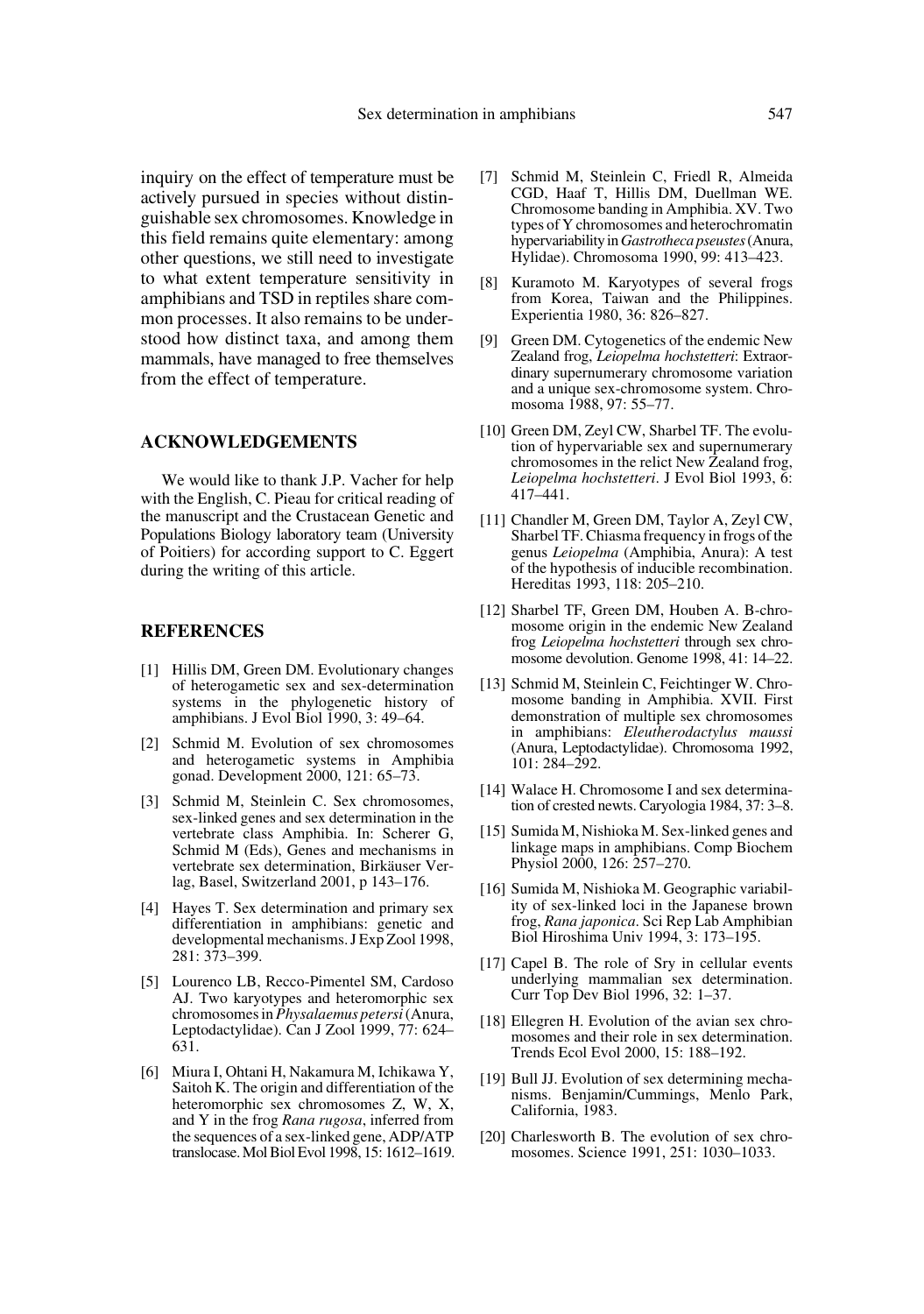- [21] Eggert C. Le déclin du Pélobate brun (*Pelobates fuscus*, Amphibien Anoure) : apport de la phylogéographie et de la dynamique de population à sa compréhension. Implications pour sa conservation. Ph.D. thesis, University of Savoie, France, 2000.
- [22] Fridolfsson AK, Cheng H, Copeland NG, Jenkins NA, Liu HC, Raudsepp T, Woodage T, Chowdhary B, Halverson J, Ellegren H. Evolution of the avian sex chromosomes from an ancestral pair of autosomes. Proc Natl Acad Sci USA 1998, 95: 8147–8152.
- [23] Barbaux S, Vilain E, McElreavey K, Fellous M. Le point sur le déterminisme du sexe chez les mammifères. MS Med Sci 1995, 11: 529– 536.
- [24] Schmahl J, Eicher EM, Washburn LL, Capel B. Sry induces cell proliferation in the mouse gonad. Development 2000, 121: 65–73.
- [25] Goodfellow PN, Lovell-Badge R. SRY and the sex determination. Annu Rev Genet 1993, 27: 71–92.
- [26] Tilmann C, Capel B. Cellular and molecular pathways regulating mammalian sex determination. Recent Prog Horm Res 2002, 57: 1–18.
- [27] Hanley NA, Hagan DM, Clement-Jones M, Ball SG, Strachan T, Salas-Cortes L, McElreavey K, Lindsay S, Robson S, Bullen P, Ostrer H, Wilson DI. SRY, SOX9, and DAX1 expression patterns during human sex determination and gonadal development. Mech Develop 2000, 91: 403–407.
- [28] Ramkissoon Y, Goodfellow P. Early steps in mammalian sex determination. Curr Opin Genet Dev 1996, 6: 316–321.
- [29] Swain A, Narvaez V, Burgoyne P, Camerino G, Lovell-Badge R. Dax1 antagonizes Sry action in mammalian sex determination. Nature 1998, 391: 781–786.
- [30] Kelley DB. Sexual differentiation in *Xenopus laevis*. In: Tinsley RC, Kobel HR (Eds), The Biology of *Xenopus*, Clarendon Press, Oxford, 1996, p 143–176.
- [31] Komatsu N, Hiraoka Y, Shiozawa M, Ogawa M, Aiso S. Cloning and expression of *Xenopus laevis* xSox12 cDNA. Biochim Biophys Acta 1996, 1305: 117–119.
- [32] Stevanovic M, Lovell-Badge R, Collignon J, Goodfellow PN. SOX3 is an X-linked gene related to SRY. Hum Mol Genet 1993, 2: 2013–2018.
- [33] Koyano S, Ito M, Takamatsu N, Takiguchi S, Shiba T. The Xenopus Sox3 gene expressed in oocytes of early stages. Gene 1997, 188: 101–107.
- [34] Hasewaga M, Hiraoka Y, Hagiuda J, Ogawa M, Aiso S. Expression and characterization of *Xenopus laevis SRY*-related cDNAs, *xSox171*, *xSox172*, *xSox18* and *xSox18*. Gene 2002, 290: 163–172.
- [35] Sugita J, Takase M, Nakamura M. Expression of Dax-1 during gonadal development of the frog. Gene 2001, 280: 67–74.
- [36] Shibata K, Takase M, Nakamura M. The Dmrt1 expression in sex-reversed gonads of amphibians. Gen Comp Endocrinol 2002, 127: 232–241.
- [37] Mayer L, Overstreet S, Dyer C, Propper C. Sexually dimorphic expression of steroidogenic factor 1 (SF-1) in developing gonads of the American bullfrog, *Rana catesbeiana*. Gen Comp Endocrinol 2002, 127: 40–47.
- [38] Kawamura T, Nishioka M. Aspects of reproductive biology of Japanese anurans. In: Taylor DH, Guttman SI (Eds), The reproductive biology of amphibians, Plenum Press, New York & London, 1977, p 103–139.
- [39] Eggert C, Guyetant R. Age structure of a spadefoot toad *Pelobates fuscus* (Pelobatidae) population. Copeia 1999, 4: 1131–1134.
- [40] Grafe TU, Linsenmair KE. Protogynous sex change in the reed frog (*Hyperolius viridiflavus*). Copeia 1989, 4: 1024–1029.
- [41] Champy C. Étude expérimentale sur les différences sexuelles chez les tritons (*Triturus alpestris* Laur.) Arch Morph Gén Exp 1922: 1–172.
- [42] Stolkowski J. Le déterminisme ionique de la formation du sexe, étudié chez un batracien anoure *Discoglossus pictus* (Otth.) et dans le règne animal. Biol Méd 1970, 59: 289–405.
- [43] King HD. Studies on sex-determination in amphibians. J Exp Zool 1912, 12: 319–336.
- [44] Pieau C. Temperature variation and sex determination in reptiles. BioEssays 1996, 18: 19–26.
- [45] Baroiller JF, Guiguen Y. Endocrine and environmental aspects of sex differentiation in gonochoristic fish. EXS 2001, 91: 177–201.
- [46] Conover DO, Heins SW. Adaptative variation in environmental and genetic sex determination in a fish. Nature 1987, 326: 496–498.
- [47] Wischi E. Studies on the sex differentiation and sex determination in Amphibians. II. Sex reversal in female tadpoles of *Rana sylvatica* following the application of high temperature. J Exp Zool 1929, 52: 267–291.
- [48] Dournon C, Guillet F, Boucher D, Lacroix JC. Cytogenetic and genetic evidence of male sexual inversion by treatment in the newt *Pleurodeles poireti*. Chromosoma 1984, 90: 261–264.